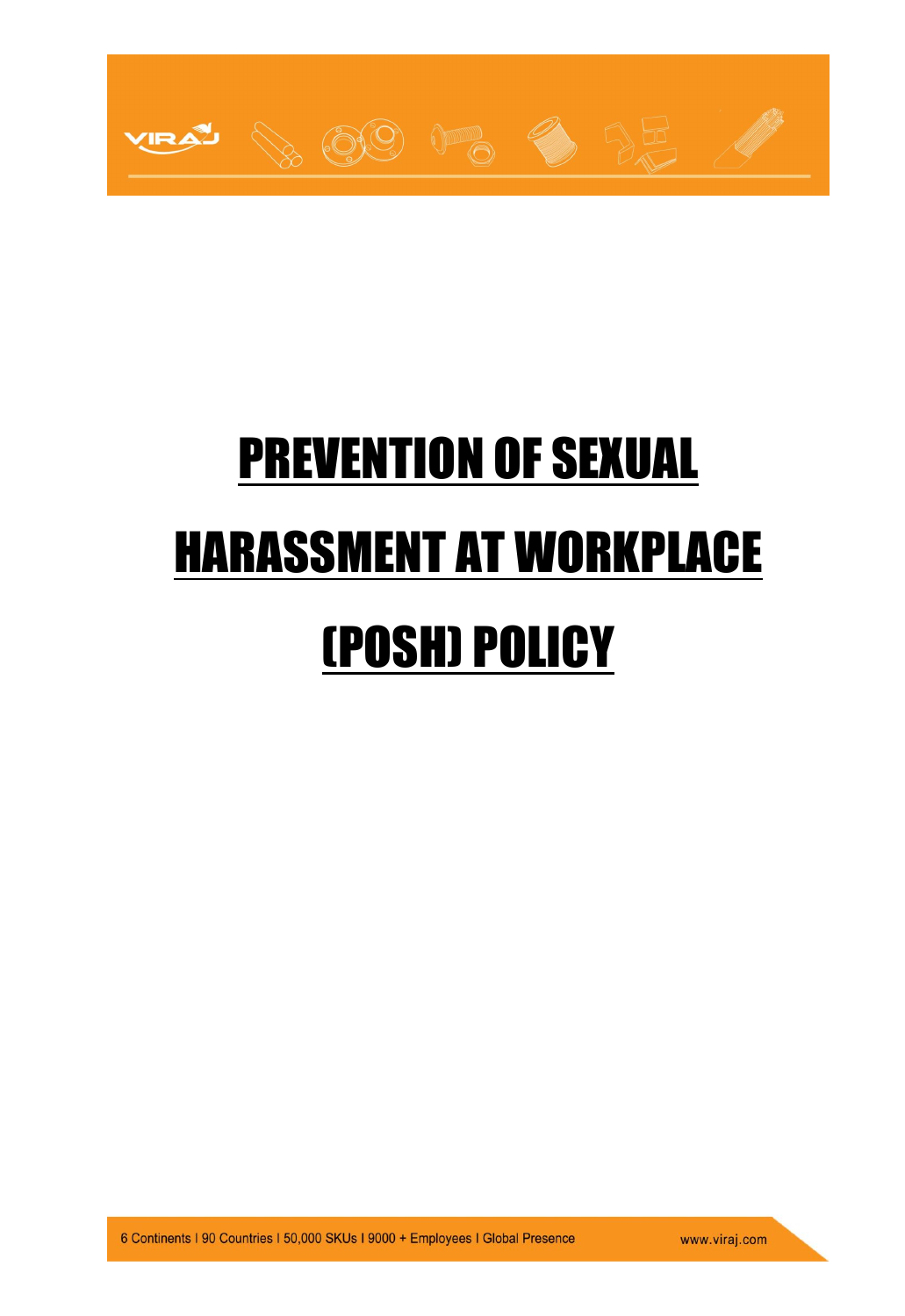

# **I. COMMITMENT:**

Our Company is committed to providing work environment that ensures every employee is treated with dignity and respect and afforded equitable treatment.

The Company is also committed to promoting a work environment that is conducive to the professional growth of its employees and encourages equality of opportunity.

The Company will not tolerate any form of sexual harassment and is committed to take all necessary steps to ensure that its employees are not subjected to any form of harassment.

# **II. SCOPE:**

This policy applies to all employees (full-time, part-time, trainees and those on contractual assignments) of the Company including all subsidiaries and affiliated companies at their workplace or at client sites. The Company will not tolerate sexual harassment, if engaged in by clients or by suppliers or any other business associates.

The workplace includes:

1. All offices or other premises where the Company's business is conducted.

2. All company-related activities performed at any other site away from the Company's premises.

3. Any social, business or other functions where the conduct or comments may have an adverse impact on the workplace or workplace relations.

# **III. DEFINITION OF SEXUAL HARASSMENT:**

Sexual harassment may be one or a series of incidents involving unsolicited and unwelcome sexual advances, requests for sexual favours, or any other verbal or physical conduct of sexual nature.

## **Sexual Harassment at the workplace includes:**

- a) unwelcome sexual advances (verbal, written or physical)
- b) demand or request for sexual favours
- c) any other type of sexually-oriented conduct
- d) verbal abuse or 'joking' that is sex-oriented
- e) any conduct that has the purpose or the effect of interfering with an individual's work performance or creating an intimidating, hostile or offensive work environment and/or submission to such conduct is either an explicit or implicit term or condition of employment and /or submission or rejection of the conduct is used as a basis for making employment decisions.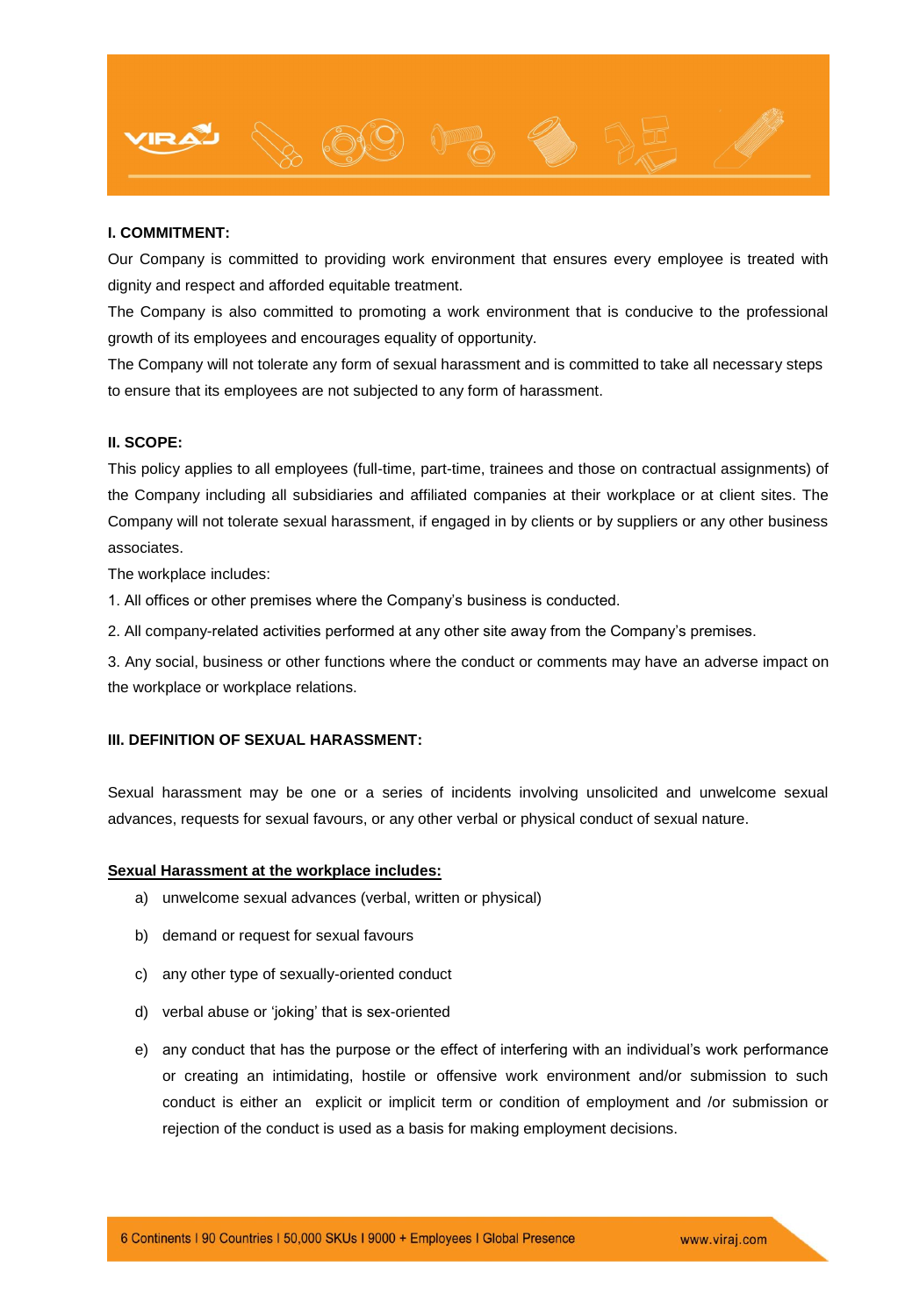

Inappropriate conduct could also be a joke, a prank or even a compliment. These gestures also lead to harassment although the intention of the individual might not be to offend the other person.

# **IV. RESPONSIBILITIES REGARDING SEXUAL HARASSMENT:**

- a) All employees of the Company have a personal responsibility to ensure that their behavior is not contrary to this policy.
- b) All employees are encouraged to reinforce the maintenance of a work environment free from sexual harassment.

# **V. COMPLAINT MECHANISM:**

An appropriate complaint mechanism in the form of **"Complaints Committee"** has been created in the Company for time-bound redressal of the complaint made by the victim.

# **VI. COMPLAINTS COMMITTEE:**

The Company has instituted a Complaints Committee for redressal of sexual harassment complaint (made by the victim) and for ensuring time bound treatment of such complaints.

Initially, and till further notice, the Complaints Committee will comprise of the following four members:

- a) **Presiding Officer:** Woman employee at the level of Assistant General Manager or above
- b) Senior Woman Employee from Personnel Function **(Member)**
- c) Divisional / Plant Personnel Head / Branch Commercial Manager or any other Senior employee of the Division/ location from where the complaint has originated **(Member)**
- d) Member from an NGO or Lawyer **(Member)**

The Presiding Officer reserves the right to nominate more members of appropriate seniority and rank in the committee to conduct such enquiries to ensure equal representation of the gender as that of the complainant or for any other valid reason.

# **The Complaints Committee is responsible for:**

- a) Investigating every formal written complaint of sexual harassment
- b) Taking appropriate remedial measures to respond to any substantiated allegations of sexual harassment
- c) Discouraging and preventing employment-related sexual harassment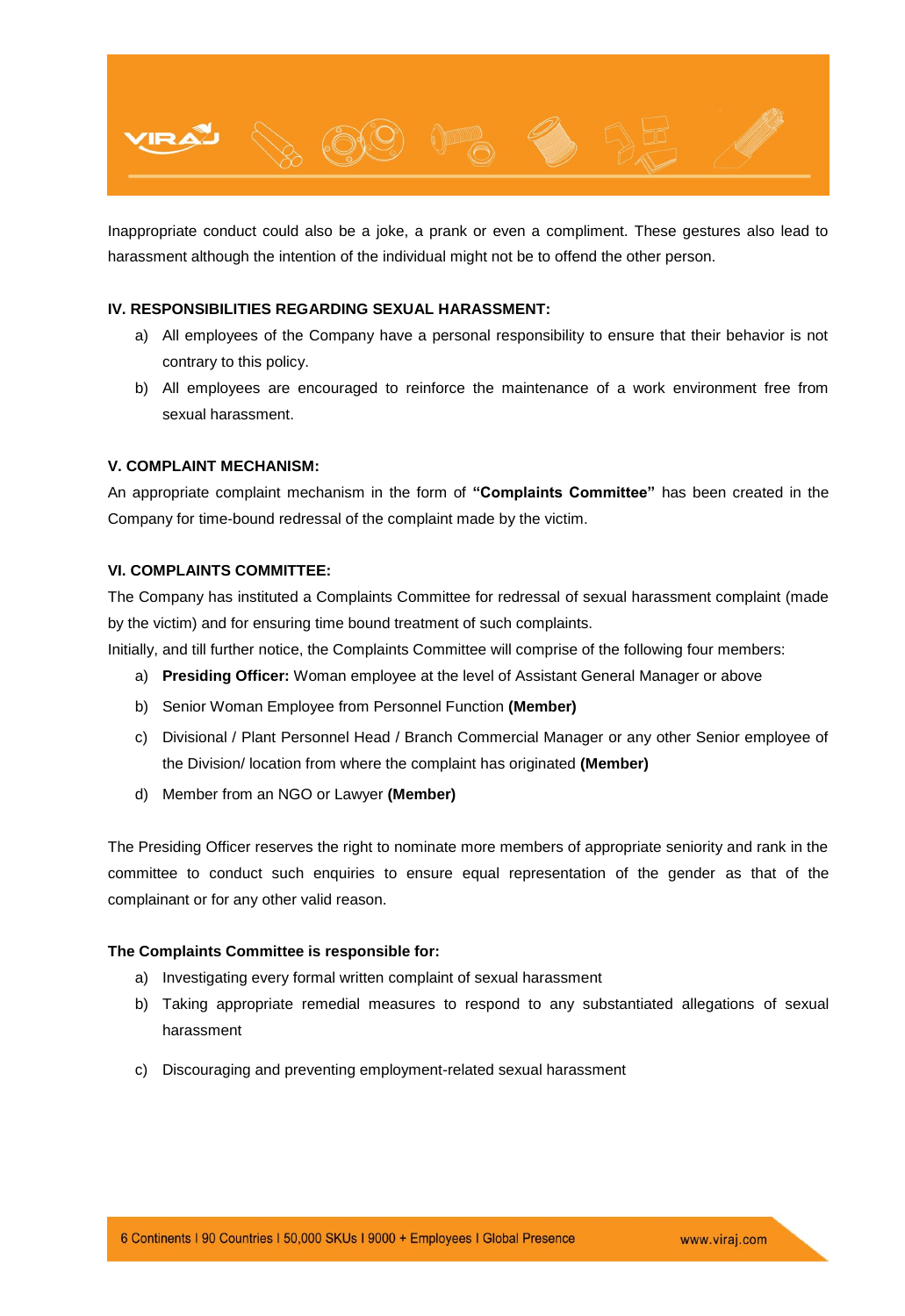

# **VII. PROCEDURES FOR RESOLUTION, SETTLEMENT OR PROSECUTION OF ACTS OF SEXUAL HARASSMENT:**

The Company is committed to providing a supportive environment to resolve concerns of sexual harassment as under:

## **A. Informal Resolution Options**

When an incident of sexual harassment occurs, the victim of such conduct can communicate their disapproval and objections immediately to the harasser and request the harasser to behave decently. If the harassment does not stop or if victim is not comfortable with addressing the harasser directly, the victim can bring their concern to the attention of the Complaints Committee for redressal of their grievances. The Complaints Committee will thereafter provide advice or extend support as requested and will undertake prompt investigation to resolve the matter.

### **B. Complaints**:

a) An employee with a harassment concern, who is not comfortable with the informal resolution options or has exhausted such options, may make a formal complaint to the Presiding Officer of the Complaints Committee constituted by the Management. The complaint shall have to be in writing and can be in form of a letter, submitted within 3 months from the date of the incident and in case of a series of incidents, within a period of 3 months from the date of the last incident. The Complaints Committee can extend the timeline for filing the complaint, for reasons to be recorded in writing, by a period of 3 months. Alternately, the employee can send complaint through an email. The employee is required to disclose their name, department, division and location they are working in, to enable the Presiding Officer to contact them and take the matter forward.

# **Employees may also write directly to the Whistle Officer – Mrs Shlipi Mathur appointed by the Company at [Mathur@viraj.com](mailto:Mathur@viraj.com)**

Complaint against any member of the Complaints Committee or employee in Strategic Job Responsibility Band (or equivalent) and above should be sent directly to the CMD of the Company.

b) The Presiding Officer of the Complaints Committee will proceed to determine whether the allegations (assuming them to be true only for the purpose of this determination) made in the complaint fall under the purview of Sexual Harassment, preferably within 30 days from receipt of the complaint.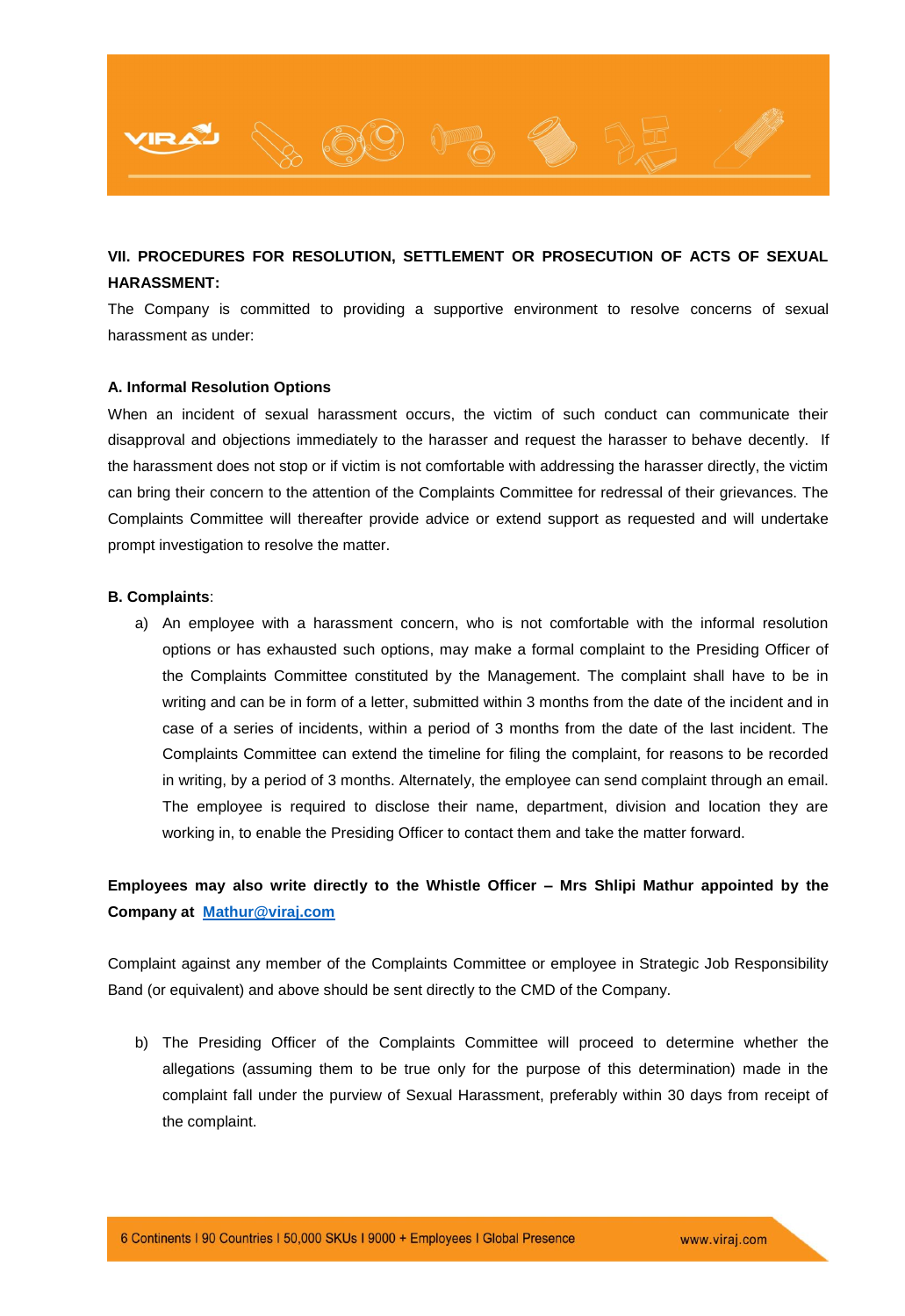

In the event, the allegation does not fall under the purview of Sexual Harassment or the allegation does not constitute an offence of Sexual Harassment, the Presiding Officer will record this finding with reasons, and communicate the same to the complainant.

- c) If the Presiding Officer of the Complaints Committee determines that the allegations constitute an act of sexual harassment, he/ she will proceed to investigate the allegation with the assistance of the Complaints Committee.
- d) Where such conduct, on the part of the accused, amounts to a specific offence under the law, the Company shall initiate appropriate action in accordance with law by making a complaint with the appropriate authority.
- e) The Complaints Committee shall conduct such investigations in a timely manner and shall submit a written report containing the findings and recommendations on action to be taken to the "Whistle Officer" appointed by the Company as soon as practically possible and in any case, not later than 90 days from the date of receipt of the complaint. The Whistle Officer, Head- Personnel & Administration and the President of the Company will jointly take decision on the corrective action based on the recommendations of the Complaints Committee and keep the complainant informed of the same.
	- a. Formal apology
	- b. Counselling
	- c. Written warning to the perpetrator and a copy of it maintained in the employee's file.
	- d. Change of work assignment / transfer for either the perpetrator or the victim.
	- e. Suspension or termination of services of the employee found guilty of the offence

Corrective action may include any of the following:

f) In case the complaint is found to be false, the Complainant shall, if deemed fit, be liable for appropriate disciplinary action by the Management.

(For more details, refer to the pictorial representation of the process flow given in Annexure A)

# **VIII. CONFIDENTIALITY:**

The Company understands that it is difficult for the victim to come forward with a complaint of sexual harassment and recognizes the victim's interest in keeping the matter confidential.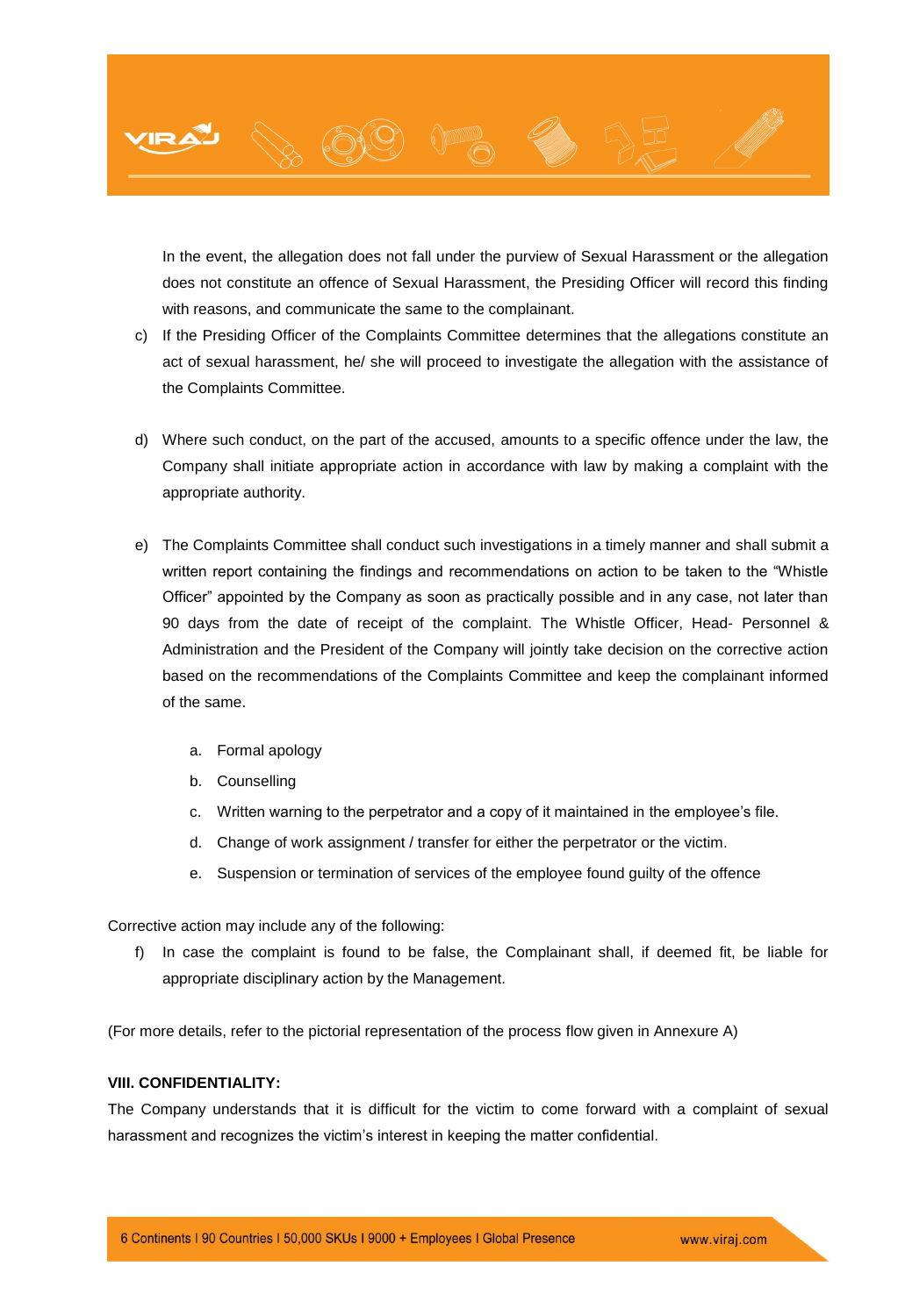

To protect the interests of the victim, the accused person and others who may report incidents of sexual harassment, confidentiality will be maintained throughout the investigatory process to the extent practicable and appropriate under the circumstances.

# **IX. ACCESS TO REPORTS AND DOCUMENTS:**

All records of complaints, including contents of meetings, results of investigations and other relevant material will be kept confidential by the Company except where disclosure is required under disciplinary or other remedial processes.

# **X. PROTECTION TO COMPLAINANT / VICTIM:**

The Company is committed to ensuring that no employee who brings forward a harassment concern is subject to any form of reprisal. Any reprisal will be subject to disciplinary action.

The Company will ensure that the victim or witnesses are not victimized or discriminated against while dealing with complaints of sexual harassment.

However, anyone who abuses the procedure (for example, by maliciously putting an allegation knowing it to be untrue) will be subject to disciplinary action.

# **XI. CONCLUSION:**

In conclusion, the Company reiterates its commitment to providing its employees, a workplace free from harassment/ discrimination and where every employee is treated with dignity and respect**.**